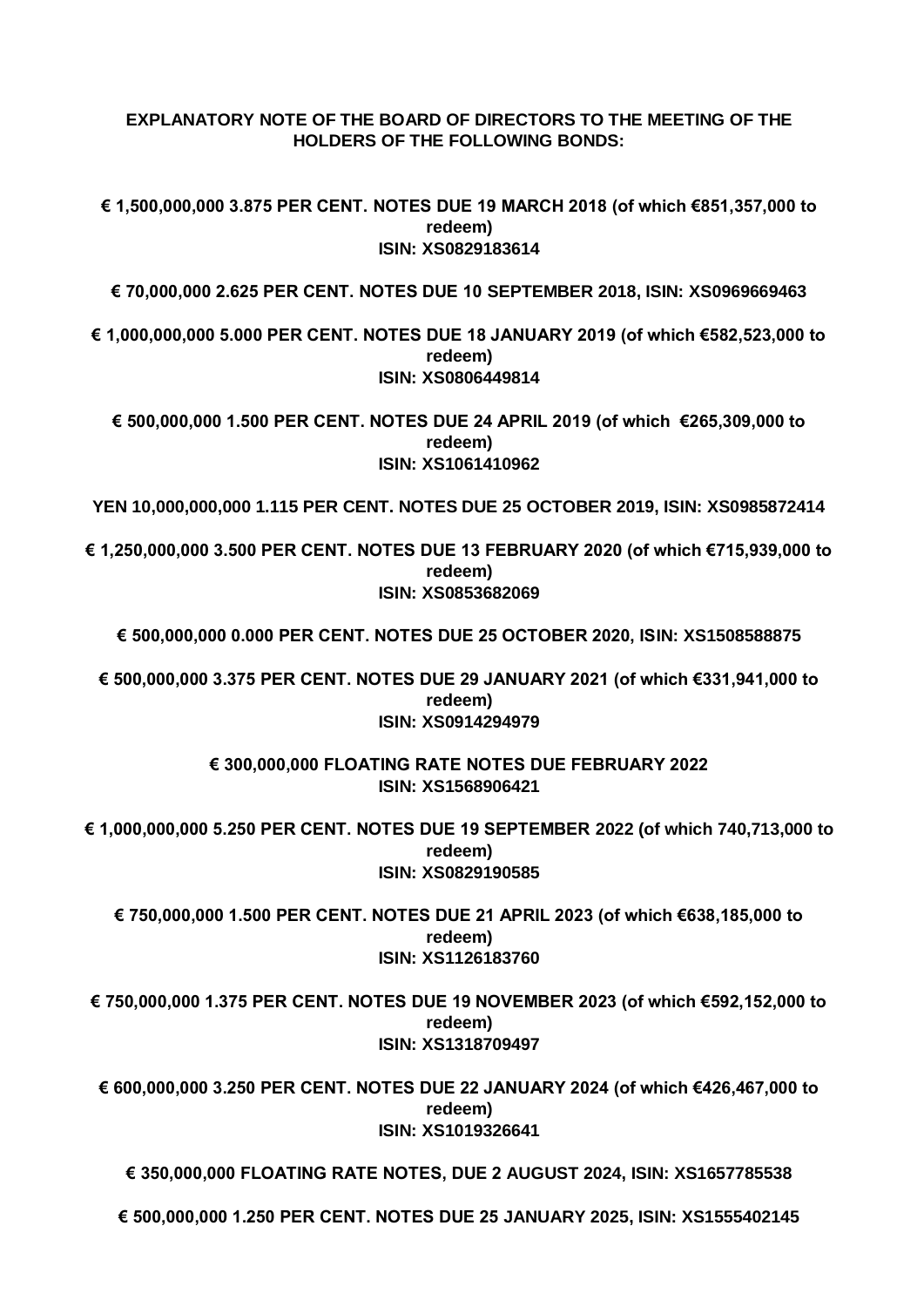## **€ 1,250,000,000 0.875 PER CENT. NOTES DUE 25 OCTOBER 2026, ISIN: XS1505573482**

## **€ 400,000,000 EQUITY LINKED NOTES, DUE MARCH 2022, ISIN: XS1583310807**

## **Appointment of the Representative Of the Noteholders – determination of the term of office – determination of the related remuneration.**

Dear Noteholders,

the Board of Directors of Snam S.p.A., with reference to the item entitled "*Appointment of the Representative of the Noteholders – determination of the term of office – determination of the related remuneration*" on the agenda of the bond-holders' meeting, relating to each of the following bonds:

€ 1,500,000,000 3.875 per cent. notes due 19 March 2018 (of which €851.357.000 to redeem), ISIN: XS0829183614;

€ 70,000,000 2.625 per cent. notes due 10 September 2018, ISIN: XS0969669463;

€ 1,000,000,000 5.000 per cent. notes due 18 January 2019 (of which €582.523.000 to redeem), ISIN: XS0806449814;

€ 500,000,000 1.500 per cent. notes due 24 April 2019 (of which €265.309.000 to redeem), ISIN: XS1061410962;

yen 10,000,000,000 1.115 per cent. notes due 25 October 2019, ISIN: XS0985872414;

€ 1,250,000,000 3.500 per cent. notes due 13 February 2020 (of which €715.939.000 to redeem), ISIN: XS0853682069;

€ 500,000,000 0.000 per cent. notes due 25 October 2020, ISIN: XS1508588875;

€ 500,000,000 3.375 per cent. notes due 29 January 2021 (of which €331.941.000 to redeem), ISIN: XS0914294979;

€ 300,000,000 floating rate notes due February 2022, ISIN: XS1568906421;

€ 1,000,000,000 5.250 per cent. notes due 19 September 2022 (of which 740.713.000 to redeem), ISIN: XS0829190585;

€ 750,000,000 1.500 per cent. notes due 21 April 2023 (of which €638.185.000 to redeem), ISIN: XS1126183760;

€ 750,000,000 1.375 per cent. notes due 19 November 2023 (of which €592.152.000 to redeem), ISIN: XS1318709497;

€ 600,000,000 3.250 per cent. notes due 22 January 2024 (of which €426.467.000 to redeem), ISIN: XS1019326641;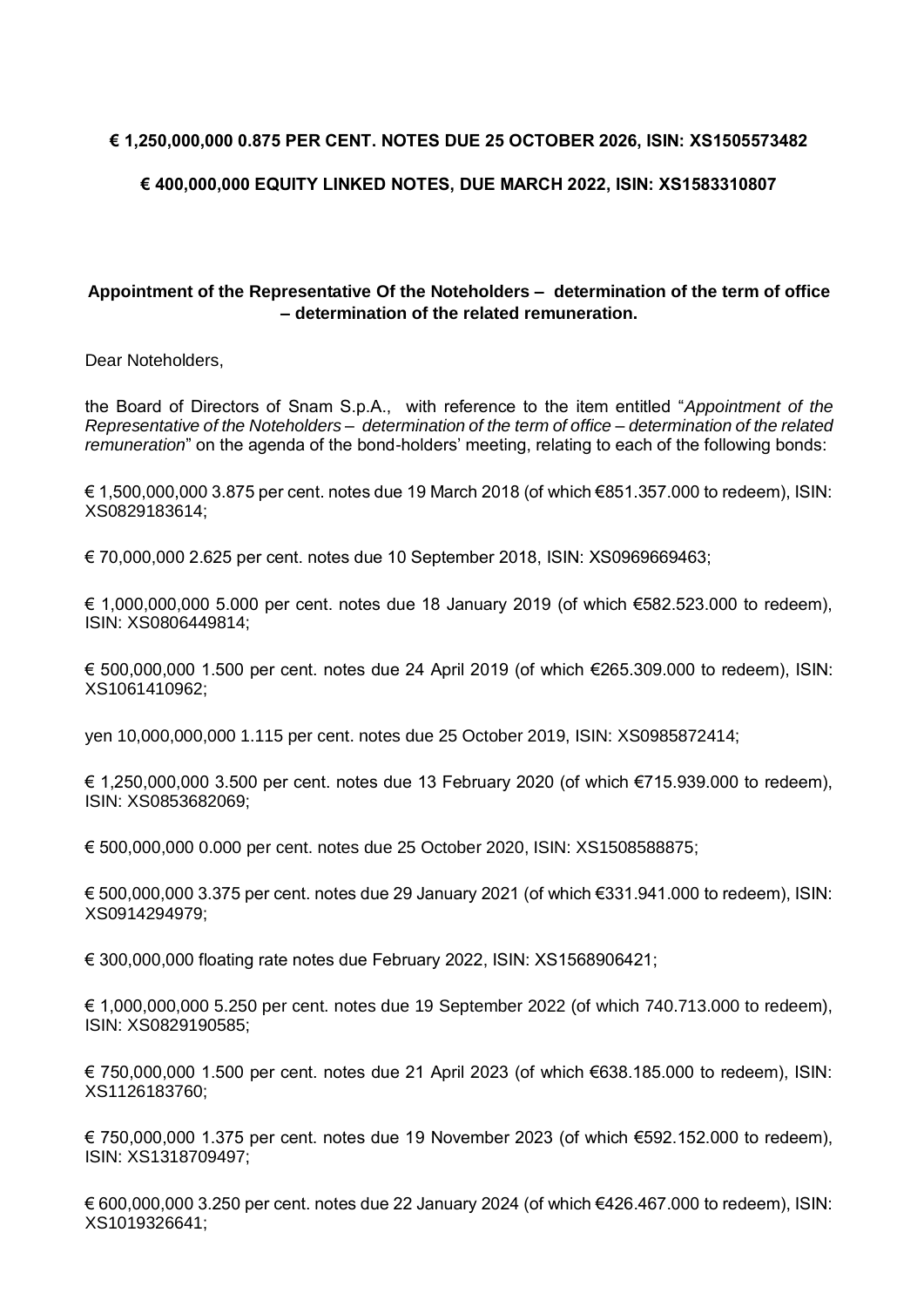€ 500,000,000 1.250 per cent. notes due 25 January 2025, ISIN: XS1555402145;

€ 1,250,000,000 0.875 per cent. notes due 25 October 2026, ISIN: XS1505573482;

€ 400,000,000 equity linked notes, due march 2022, ISIN: XS1583310807

(each, a "**Series**") to be held, after a single call, in the headquarters of the company in Piazza Santa Barbara, 7, San Donato Milanese on 27 September 2017, at the time indicated in the call notice, for each Series, would point out that, pursuant to the provisions of the legal regulations on this topic:

- the Representative of the Noteholders is appointed by the noteholders' meeting (art. 2415, subsection 1, of the Italian Civil Code). If said meeting should not so provide, said representative is appointed by the court, at the application filed by one or more noteholders or directors of the company (art. 2417, subsection 2, of the Italian Civil Code);
- the Representative need not be a noteholder, and may be a natural person or a legal person authorised to provide investment services, or a trust company (art. 2417, subsection 1 of the Italian Civil Code, part one);
- directors, statutory auditors or employees of the issuer, and all those who are in the conditions set out in art. 2399 of the Italian Civil Code (art. 2417, subsection 1, of the Italian Civil Code, part two) cannot be appointed as the Representative of the noteholders, and if so appointed shall be divested of said appointment;
- the Representative shall hold office for the period of time specified by the noteholders' meeting and in any event for a period of no more than three financial years, and may be re-elected (art. 2417, subsection 3 of the Italian Civil Code).
- the Representative is entitled to remuneration that shall be established by the bond-holders' meeting (art. 2417, subsection 3 of the Italian Civil Code).

The Representative shall safeguard the common interests of the noteholders against the company and third parties (art. 2418 of the Italian Civil Code) and, in particular:

- a) shall execute the resolutions of the noteholders' meeting;
- b) shall witness operations to extinguish bonds by drawing lots;
- c) is entitled to attend the shareholders' meeting;
- d) is entitled to review the bond register, and the register of meetings and resolutions of the shareholders' meetings, and to obtain extracts thereof (art. 2422, subsection 2 of the Italian Civil Code);
- e) represents the noteholders in legal proceedings, including insolvency proceedings.

In any event, as set out in art. 2419 of the Italian Civil Code, individual proceedings may still be brought by noteholders, provided that said proceedings are not incompatible with the resolutions of the bond-holders' meeting.

\*\*\*\*\*\*

Dear Noteholders,

you are invited to submit proposals, discuss and resolve on the appointment of the Representative of the Noteholders of the related Series, to determine the duration of his or her term of office and his or her remuneration.